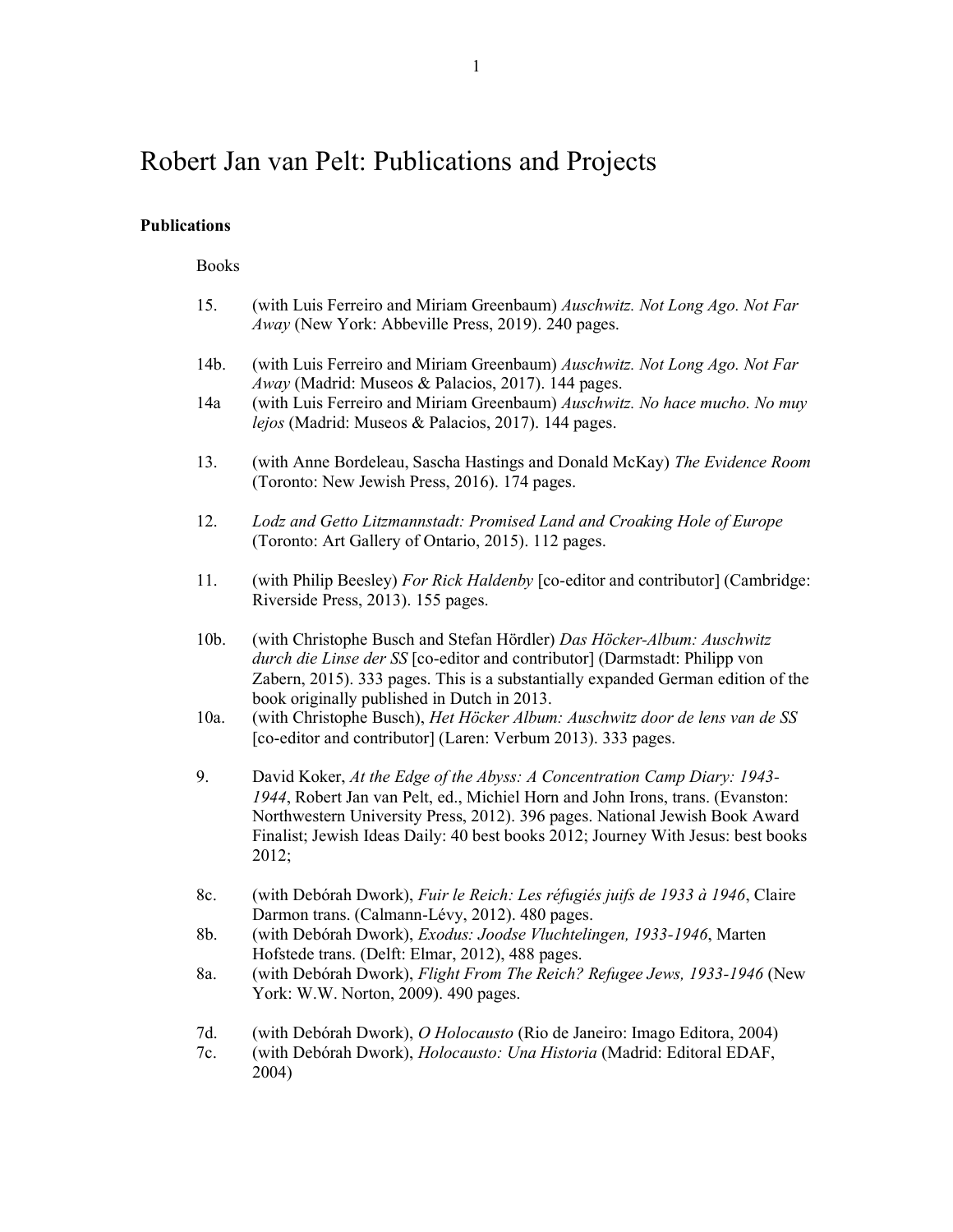- 7b. (with Debórah Dwork), *De Holocaust: Een Geschiedenis* (Amsterdam: Boom, 2002)
- 7a. (with Debórah Dwork), *Holocaust: A History* (New York and London: W.W. Norton, 2002). 450 pages.
- 6. *The Case for Auschwitz: Evidence from the Irving Trial* (Bloomington and Indianapolis: Indiana University Press, 2002). 560 pages.
- 5f. (with Debórah Dwork), *Auschwitz: Historia Miasta I Obuzu*, revised and expanded edition, Katarzyna Bazynska-Chojnacka and Piotr Chojnacki (Warsaw: Swiat Ksiazki, 2011).
- 5e. (with Debórah Dwork), *Auschwitz*, revised and expanded edition (New York: Norton, 2008).
- 5d. (with Debórah Dwork), *Osvetim: Od roku 1270 do soucasnosti*, trans. David Zalesky (Prague: Argo, 2006).
- 5c. (with Debórah Dwork), *Auschwitz: 1270 bis Heute*, trans. Klaus Rupprecht (Zürich: Pendo, 1998).
- 5b. (with Debórah Dwork), *Auschwitz: 1270 tot Heden*, trans. Tinke Davids (Amsterdam: Boom, 1997), 456 pp.
- 5a. (with Debórah Dwork) *Auschwitz, 1270 to the Present* (New York: W.W. Norton, 1996—paperback 1998; new edition 2002); UK: (London: Yale University Press, 1996), 448 pp.
- 4. (with C. W. Westfall) *Architectural Principles in the Age of Historicism* (New Haven and London: Yale University Press, 1991—paperback 1993), 417 pp.
- 3. (with Juan-Antonio Ramirez, René Taylor, André Corboz, Antonio Martínez Ripoll) *Dios, Arquitecto: Juan Bautista Villalpando y el Templo de Salomon*  (Madrid: Ediciones Siruela, 1991—reprinted in 1994 as vol. 3 of the Serie Mayor of La Biblioteca Azul).
- 2. *Tempel van de Wereld: de Kosmische Symboliek van de Tempel van Salomo* [published edition of PH.D. dissertation], (Utrecht: Hes Publishers, 1984), 400 pp.
- 1. *Het Binnenhof: Van Grafelijke Residentie tot Regeringscentrum* [co-editor and contributor] (Dieren: Bataafsche Leeuw publishers, 1984), 184 pp.

### Monographs

1. *The Science of Holocaust Research and the Art of Holocaust Denial,* Second Annual Environmental Studies Lecture (Waterloo: University of Waterloo, 1999).

Texts Published on the Internet: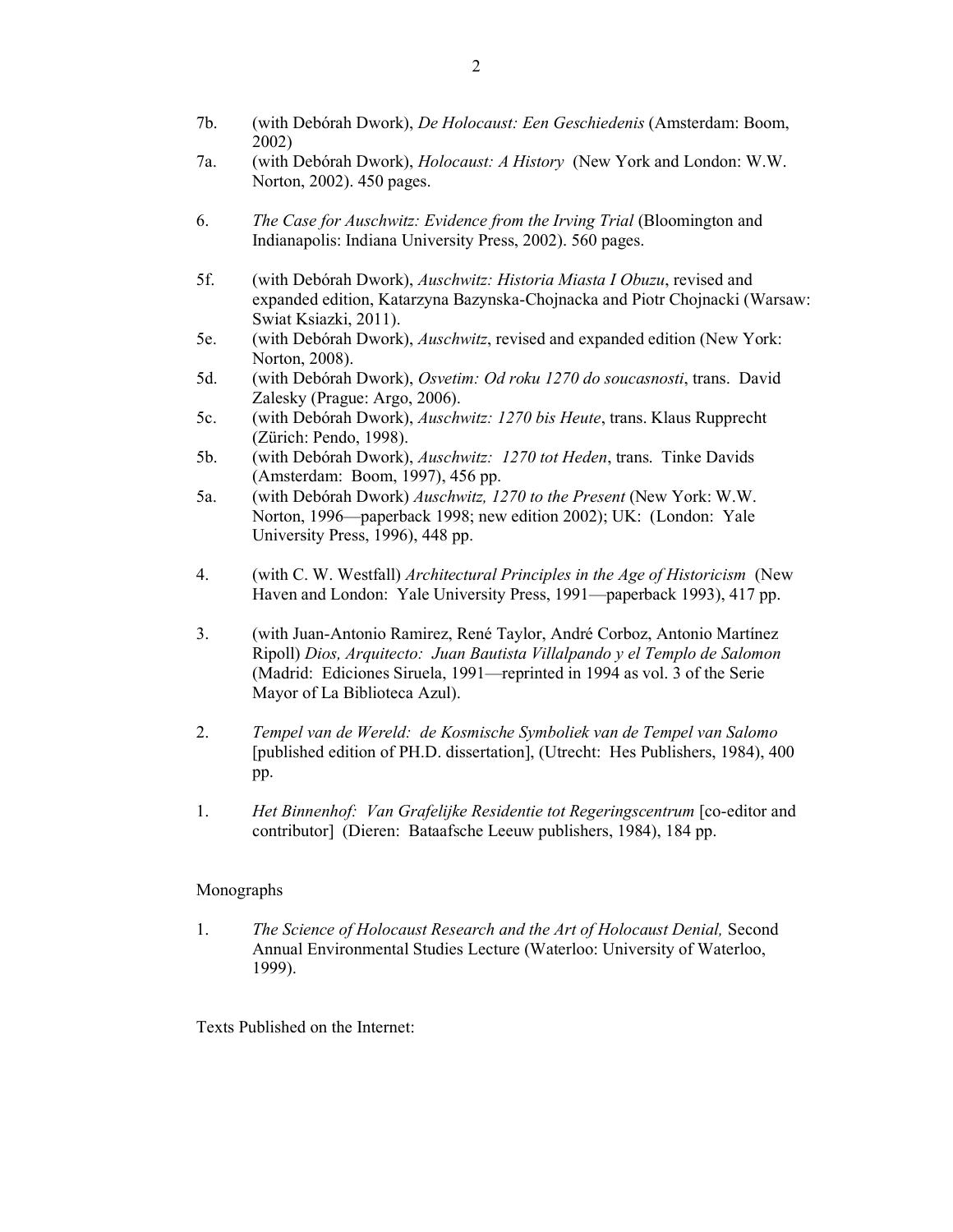- 7. "Arrive at Auschwitz a Tourist, Leave As a Traveler," *The Forward*, January 27, 2017. http://forward.com/opinion/361373/arrive-at-auschwitz-a-tourist-leave-asan-explorer/
- 6. "De Holocaust is niet alleen Geschiedenis," *De Groene Amsterdammer*, October 2013. http://blogs.groene.nl/geesteswetenschappers/?p=1049
- 5. "Without a Right of Return a Refusal of Arrival: An Examination of the Architecture of a paper Wall," The St. Louis Era: Looking Back, Moving Forward, International Conference, B'Nai Brith Canada and Citizenshio and Immigration Canada. June 1-2, 2009, Toronto. www.stlouis2009conference.ca/pages/English/Sessions/Conference\_Proceedings/ Proceedings\_-Web\_version-#vanPelt
- 4. "Auschwitz—The Evidence," *GPN Genocide Prevention Now: A Holocaust and Genocide Review on the Internet*. See http://www.genocidepreventionnow.org/2010/04/auschwitz-evidence.html
- 3. "When the World Stopped Turning: A Reflection on Primo Levi's *The Periodic Table."* April 2009. See: http://normblog.typepad.com/normblog/2009/04/writers-choice-202-robert-janvan-pelt.html
- 2. Expert Opinion (60,000 words) written on instructions of Mishcon de Reya, solicitors for Deborah E. Lipstadt, for the purposes of assisting the Appeal Court in London in the appeal from the High Court of the case between David John Cawdell Irving, plaintiff, and Penguin Books Limited and Deborah E. Lipstadt, defendants, 2001. See: [http://www.holocaust-history.org/irving david/vanpelt/](http://www.holocaust-history.org/irving%20david/vanpelt/)
- 1. Expert Opinion (279,000 words) written on instructions of Davenport Lyons and Mishcon de Reya, solicitors for Penguin Books Limited and Deborah E. Lipstadt, for the purposes of assisting the Queen's Bench Division in the High Court in London, Great Britain, in the case between David John Cawdell Irving, plaintiff, and Penguin Books Limited and Deborah E. Lipstadt, defendants, 2000. See: http://www.holocaustdenialontrial.com/evidence

Chapters in Books:

- 49. "Auschwitz: Not Long Ago. Not Far Away," in Robert Jan van Pelt, with Luis Ferreiro and Miriam Greenbaum, eds., *Auschwitz. Not Long Ago. Not Far Away* (New York: Abbeville Press, 2019), 21–209.
- 48. "Auschwitz Stories and the Story of Auschwitz," in Robert Jan van Pelt, with Luis Ferreiro and Miriam Greenbaum, eds., *Auschwitz. Not Long Ago. Not Far Away* (New York: Abbeville Press, 2019), 13–19.
- 47. "Auschwitz: Historia que resiste a ser pasado," in Robert Jan van Pelt, with Luis Ferreiro and Miriam Greenbaum, eds., *Auschwitz. No hace mucho. No muy lejos* (Madrid: Museos & Palacios, 2017), 140–41.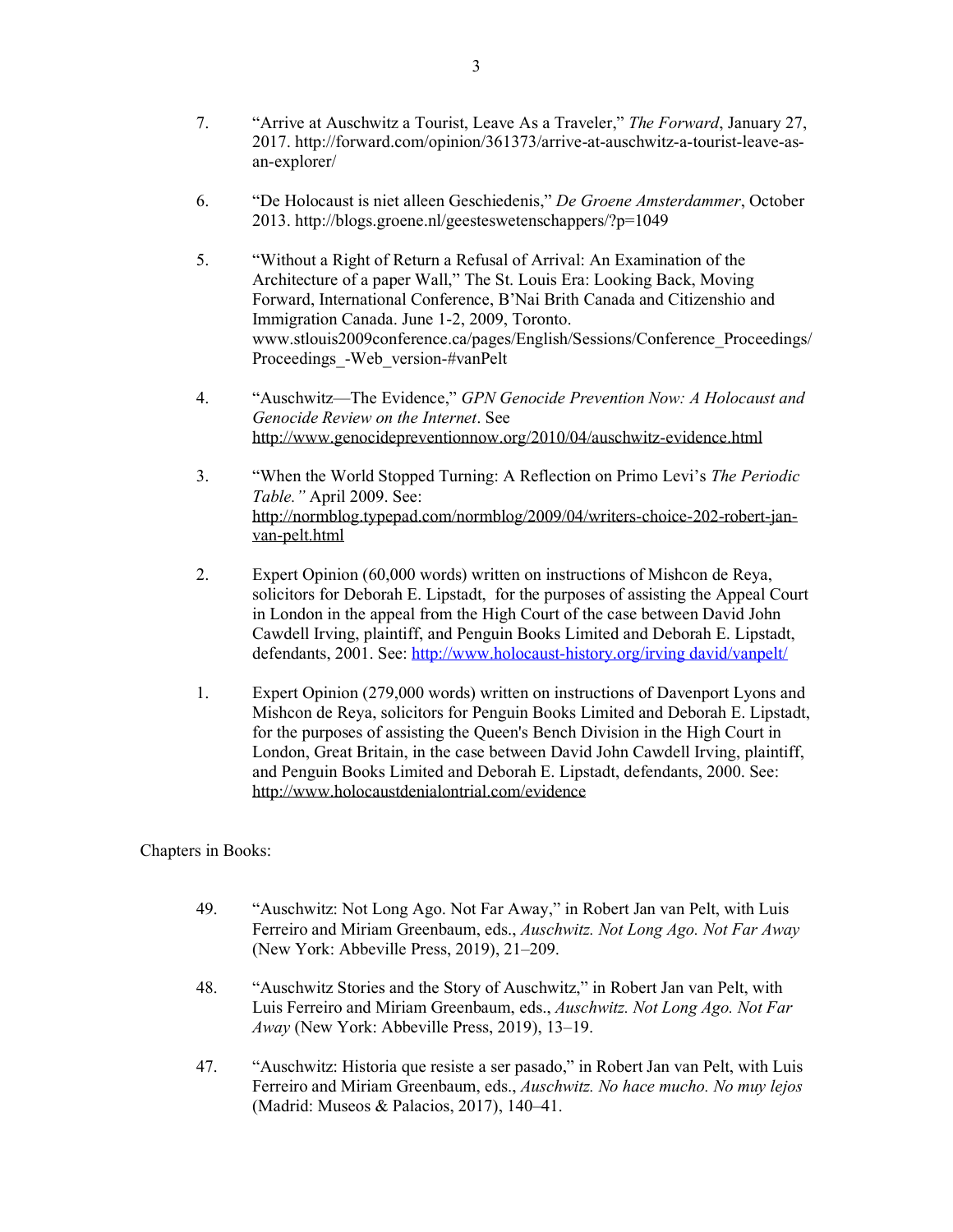- 45. "Untrumpable: Auschwitz, the other camps, and the memory of the Holocaust," in Carson Phillips, ed., *Holocaust Education in Pedagogy, History, and Practice* (Toronto: Neuberger Centre, 2017), 64-77.
- 44. "Ex Malo Bono: Does this Latin Proverb Apply to Holocaust Denial? The Cunning of Reason," in Anthony McElligott and Jeffrey C. Herf, *Antisemitism Before and Since the Holocaust: Altered Contexts and Recent Perspectives* (Basingstoke: Palgrave MacMillan, 2017), 353-390.
- 43. "A Jack-of-all-Trades in the Witness-Box," in Zuzanna Dziuban, ed., *Mapping the "Forensic Turn": The Engagements with Materialities of Mass Death with Holocaust Studies and Beyond* (Vienna: VWI, 2017), 121-143.
- 42. "Of Mugshots and Peepholes: Reflections on the Auschwitz Archives," in Markus Miessen and Yann Chateigné, eds., *The Archive as a Productive Space of Conflict* (Berlin: Sternberg Press, 2016), 569-93.
- 41. "Łódź/Lodz/Lodsch/לאדזש and Getto Litzmannstadt: A Historical Introduction," in Maia-Mari Sutnik ed., *Memory Unearthed: The Lódz Ghetto Holocaust Photographs of Henryk Ross* (New Haven and London: Yale University Press, 2015), 202-222.
- 40. "Jews and Freemasons," in Henrik Bogdan and Jan Snoek eds., *Handbook of Contemporary Freemasonry* (Leiden: Brill, 2014), 188-232.
- 39. "Sinnreich erdacht: machines of mass incineration in fact, fiction, and forensics," *Destruction and Human Remains*, Laurence Radford ed. (Manchester: Manchester University Press, 2014), 117-144.
- 37. "The Architecture of Negation: An Interview with Robert Jan van Pelt," in Eyal Weizman, ed., *Forensis: The Architecture of Public Truth* (Berlin: Sternberg Press, 2014), 149-156.
- 36. "Eine Architektur von nichts, eine Architektur des Nichts: Ort, Bau, und Raum in Auschwitz," *Architektur und Verbrechen: Die Rolle der Architekten im Nationalsozialismus*, Winfried Nerdinger ed. (Göttingen: Wallstein, 2014), 11- 56.
- 35. "Resistance in the Camps," in Patrick Henry, ed., *Jewish Resistance to the Nazis* (Washington DC: Catholic University Press, 2014), 547-593.
- 34. "Les machines d'incinération de masse, dans l'histoire et au theater," in Elisabeth Anstett and Jean-Marc Dreyfus, eds., *Cadavres impensables, cadavers impensés: Approches méthologiques du traitement des corps dans les violences de masse et les genocides* (Paris: Éditions Petra, 2013), 79-91. Spanish language edition: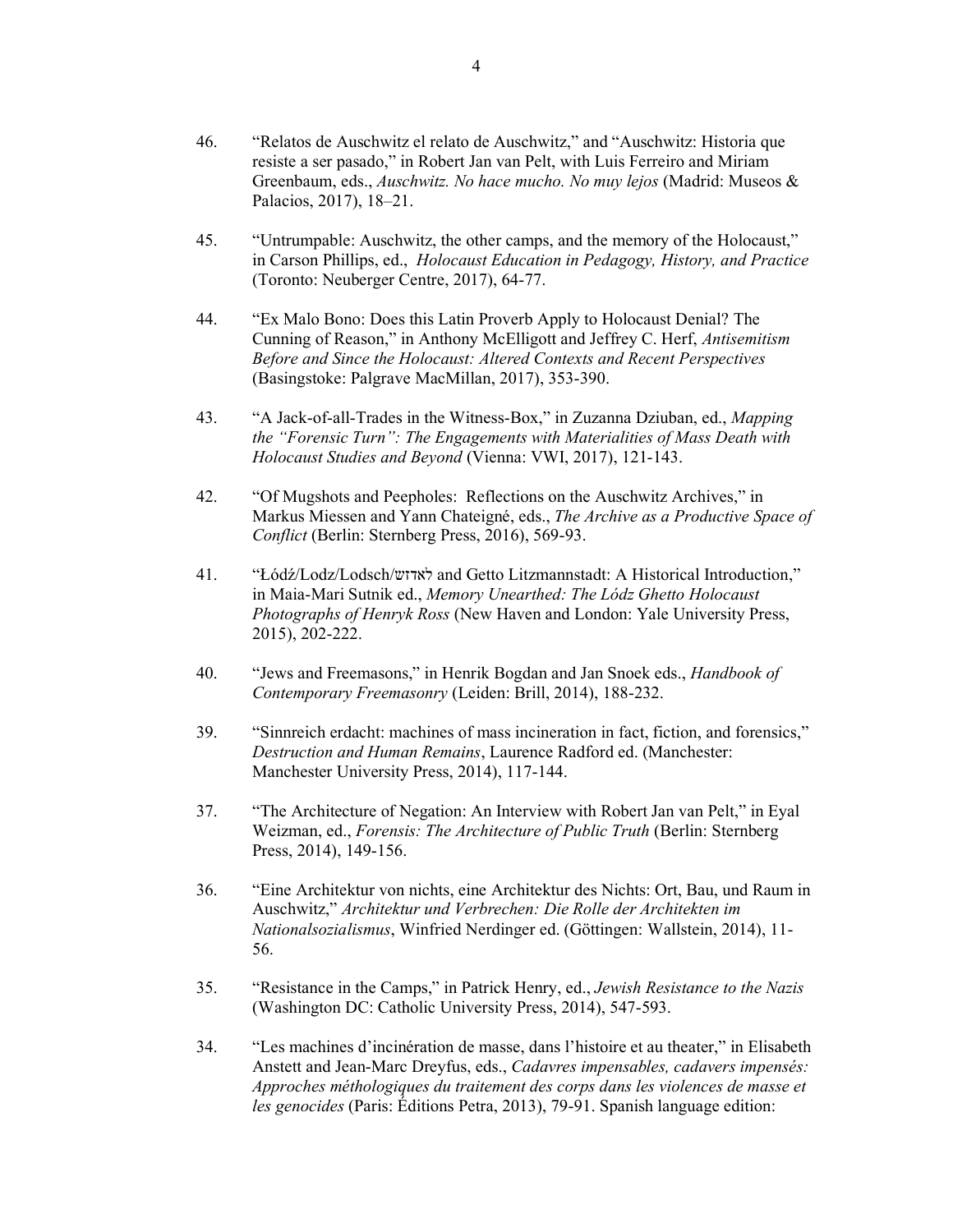"Máquinas de incineración en masa en la Historia y sobre el escenario," in *Cadáveres impensables, cadáveres impensados: El tratamiento de los cuerpos en las violencias de masa y los genocidios* (Buenos Aires: Miño y Dávila, 2013), 69-79.

- 33. "Inleiding: Mooie Tijden in Auschwitz" and "A World Gone to Hell: The Extermination Camps Auschwitz and Birkenau," in Christophe Busch and Robert Jan van Pelt (ed.), *Het Höcker Album: Auschwitz door de lens van de SS* (Laren: Verbum, 2013), 11-18, 77-110.
- 33. "On Evidence and Proof," in Nikolaus Hirsch and Markus Miessen, ed.s, *What is Critical Spatial Practice?* (Berlin: Sternberg Press, 2012), 105-6.
- 32. Bauen 'vom Meer zum strahlenden Meer'–Der Architekt in Nord Amerika" in Winfried Nerdinger, ed., *Der Architekt: Geschichte und Gegenwart eines Berufsstandes* (Munich: Prestel, 2012), 353-373.
- 31. "When the Veil was Rent in Twain: Auschwitz, The Auschwitz Protocols, and the Shoah Testimony of Rudi Vrba," in Randolph L. Braham and Willem J. vanden Heuvel, eds., *The Auschwitz Reports and the Holocaust in Hungary* (New York: Columbia University Press, 2011), 121-151.
- 30. "Auschwitz," in Günther Morsch and Bertrand Perz, eds., *Neue Studien zu nationalsozialistischen Massentötungen durch Giftgas: Historische Bedeutung, technische Entwicklung, revisionistische Leugnung* (Berlin: Metropol Verlag, 2011), 196-218.
- 29. "Weil ein Nagel fehlte: oder Überlegungen, wie Geschichte nicht umgeschrieben werden darf," in Günther Morsch and Bertrand Perz, eds., *Neue Studien zu nationalsozialistischen Massentötungen durch Giftgas: Historische Bedeutung, technische Entwicklung, revisionistische Leugnung* (Berlin: Metropol Verlag, 2011), 343-354.
- 28. "Paradise / Hades, Purgatory, Hell / Gehenna: A political typology of the camps," in Jonathan Friedman ed., *The Routledge History of the Holocaust*, Jonathan Friedman ed. (London: Routledge, 2011), 191-202.
- 27. "De Vader, de Zoon, en de Boterham met Spek: Bespiegelingen over Ana Novacs *De mooie dagen van mijn jeugd*," in Ana Novac, *De mooie dagen van mijn jeugd*, Goverdien Hauth-Grubben trans.(Utrecht: Signatuur, 2010), 219-253.
- 26. "Salvage," in *The Holocaust: Voices from Scholars*, Jolanta Ambrosewicz-Jacobs ed. (Cracow and Oswiecim: Jagiellonian University / The International Center for Education about Auschwitz and the Holocaust: 2009), 205-218.
- 25. "The Universal Library," in *Logotopia: The Library in Architecture, Art and the Imagination*, Sascha Hastings and Esther Shipman, eds.(Cambridge and Toronto: Cambridge Art Galleries and ABC Art Books, 2008), 14-22; the book *Logotopia* accompanied an exhibition of this name that was shown in the Riverside Gallery, Cambridge ON; The Rooms, St. Johns, Newfoundland; Mount St Vincent University gallery, Halifax, Nova Scotia; The Beaverbrook Gallery, Fredericton,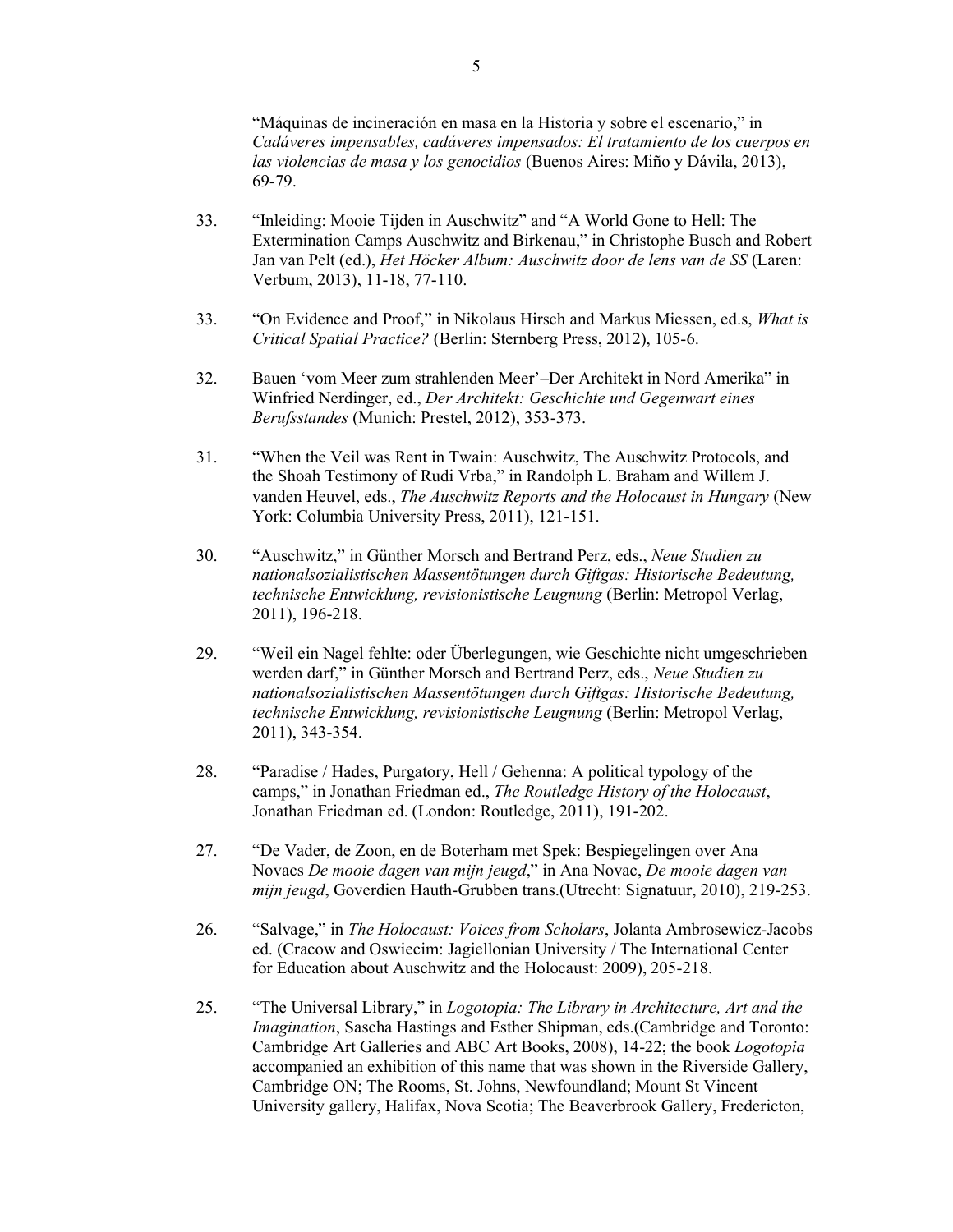New Brunswick; La Bibliotheque et Archives Nationale du Quebec, Montreal, Quebec; The MacLaren Art Centre, Barrie, Ontario; The Dunlop Art Gallery, Regina, Saskatchewan; The Triangle Gallery, Calgary, Alberta.

- 24. "Dirty Work: A Personal Reflection on the Irving Trial," in *From the Protocols of the Elders of Zion to Holocaust Denial Trials: Challenging the Media, the Law and the Academy*, Debra R. Kaufman a.o., eds. (London: Valentine Mitchell, 2007), 111-120.
- 23. (with Manuel Herz) "Neufert's Bauentwurfslehre im Britischen *High Court*," in *70 Jahre Bauentwurfslehre*, Johannes Kister and Patricia Merkel ed. (Wiesbaden: Vieweg, 2006), 74-76.
- 22. (with Martin Bressani) "Crystals, Cells and Networks: Unconfining Territories," *The Gen(H)ome Project* (Los Angeles: Open Source Architecture and The MAK Center for Art and Architecture, 2006), 66-73.
- 22. "Auschwitz," *Encyclopedia Judaica*, 2<sub>nd</sub> edition, 20 vols. Jerusalem: Keter, 2006), vol, 2, 661-673.
- 20. (with Debórah Dwork), "Sala's World: Sosnowiec, Schmelt's Camps, and the Holocaust," *Letters to Sala: A Young Woman's Life in Nazi Labor Camps* (New York: The New York Public Library, 2006), 51-77.
- 19. "Persecution," in Nicholas de Lange and Miri Freud-Kandel eds., *Modern Judaism: An Oxford Guide* (Oxford: Oxford University Press, 2005), 42-54.
- 18. "The Influence of Literary Theory on the Origins of Holocaust Denial," Ron Rosenbaum ed., *Those Who Forget The Past: The Question of Antisemitism*  (New York: Random House, 2004), 385-396.
- 17. "Auschwitz," and "The Irving Trial" in Dinah L. Shelton, ed., *Encyclopedia of Genocide and Crimes against Humanity* (New York: Macmillan, 2004), vol. 1, 96-102, vol. 2, 586-588.
- 16. "Bearers of Culture / Harbingers of Destruction: Germans in the East," in Richard Etlin ed., *Culture and the Nazis* (Chicago: Chicago University Press, 2002), pp. 98-135.
- 15. (with Debórah Dwork) "Die verschlungene Strasse in Auschwitz," in Getrud Koch (ed.), *Bruchlinien: Tendenzen der Holocaustforschung* (Cologne: Böhlau, 1999), pp. 181-200.
- 14. "Geschichte als Feigenblatt: einige Überlegungen zun Verhältnis von Historismus und Architektur," in Wolfgang Küttler, Joern Rüsen and Ernst Schulin eds., *Geschichtsdiskurs: Die Epoche der Historisierung* (Frankfurt am Main: Fischer, 1997), pp. 132-155.
- 13. (with Carroll William Westfall), "Historicism and Architecture," in Michael Kelly, ed., *Encyclopedia of Aesthetics*, 4 vols. (New York: Oxford University Press, 1998), vol. 2, 412-415.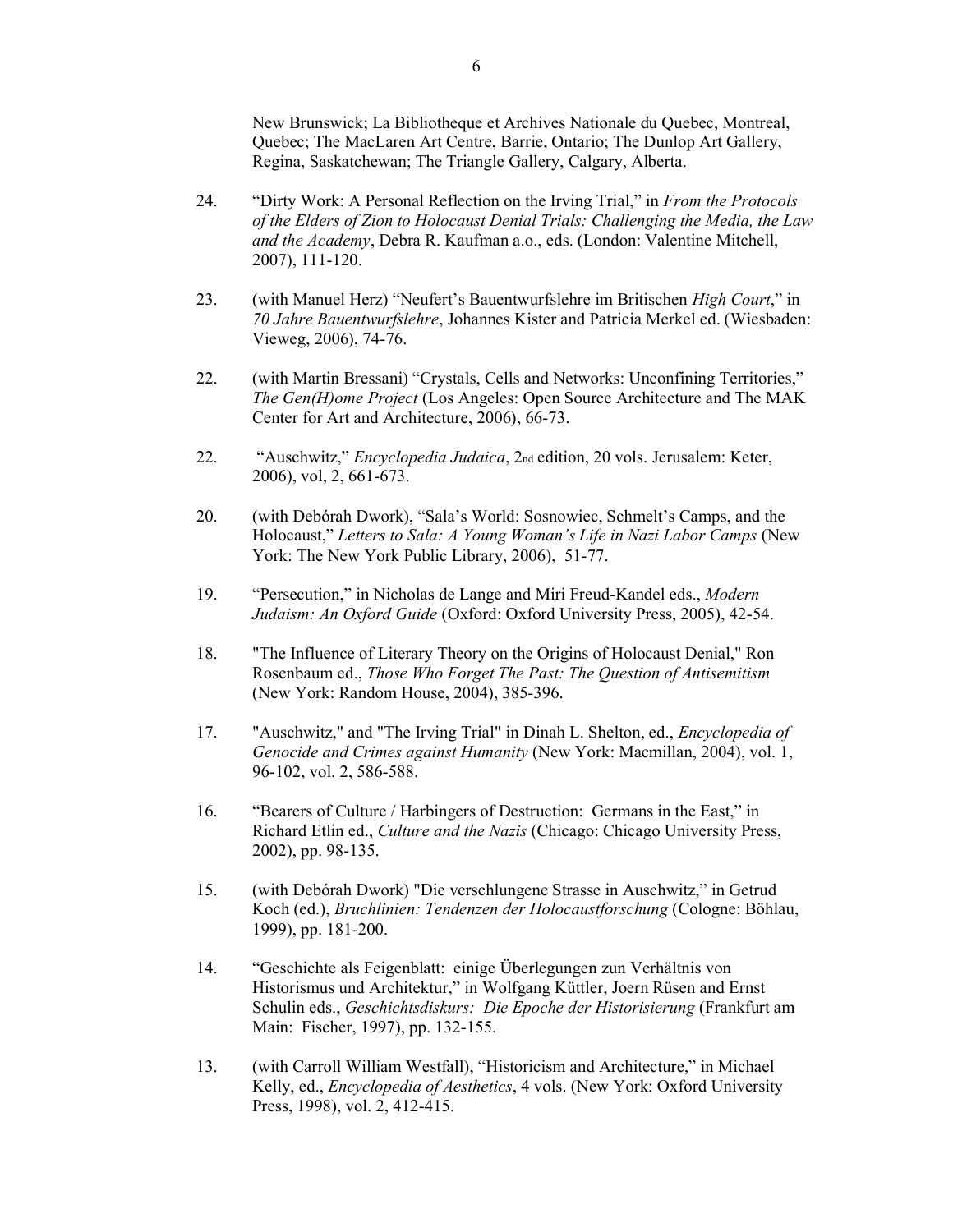- 12. (with Debórah Dwork) "German Persecution and Dutch Accommodation: The Evolution of the Dutch National Consciousness of the Judeocide," in David Wyman ed., *The World Reacts to the Holocaust* (Baltimore: The Johns Hopkins University Press, 1996), pp. 45-77.
- 11. "A Site in Search of a Mission," in *Anatomy of the Auschwitz Death Camp*, Eds. Yisrael Gutman and Michael Berenbaum (Bloomington: Indiana University Press, 1994), pp. 93-156. Hebrew translation published in 2003 in *Auschwitz: Anatomia shel makhanah mavet*, eds. Yisrael Gutman, Michael Berenbaum and Bella Gutterman, transl. Aya Breuer (Jerusalem: Yad Vashem, 2003), 133-193.
- 10. (with Jean-Claude Pressac), "The Machinery of Mass Murder at Auschwitz," in *Anatomy of the Auschwitz Death Camp*, Eds. Yisrael Gutman and Michael Berenbaum (Bloomington: Indiana University Press, 1994) pp. 183-245. Reprinted in Eric Katz, ed., *Death By Design: Science, Technology, and Engineering in Nazi Germany* (New York: Pearson / Longman, 2006), pp. 35-69.
- 9. (with Debórah Dwork)."Reclaiming Auschwitz," in Geoffrey Hartman ed., *Shapes of Memory* (London: Blackwell, 1993), pp. 200-234.
- 8. "Into the Suffering city: Considerations of the German Series," in *Parables and Other Allegories: The Work of Melvin Charney 1975-1990*, ed. Alessandra Latour (Montreal & Cambridge Mass: Canadian Centre for Architecture/MIT Press, 1991), pp. 35-53.
- 7. "The Utopian Exit of the Hermetic Temple, or, a Curious Transition in the Tradition of the Cosmic Sanctuary", *Hermeticism and the Renaissance*, ed. Allan Debus and Ingrid Merkel (Washington DC: Folger Institute/Associated University Presses, 1988), pp 400-423.
- 6. Sections "Giordano Bruno," "Hermes Trismegistus," "Giambattista della Porta," "Robert Fludd" and "Raimond Lullus" in *Dizionario Biografico della Storia della Medicina e delle Scienze Naturali (Liber Amicorum)*, ed. Roy Porter, 2 vols. published [A-E & F-K] (Milan: Ricci, 1985), vol. 1, pp. 147-8; 144; vol. 2, pp. 52-3; 159-60.
- 5. "The Great Instauration and the Jews", *Studies on the History of Dutch Jewry IV*, ed. J. Michman (Jerusalem: The Hebrew University/The Institute for Research on Dutch Jewry, 1984), pp. 53-68.
- 4. "Inleiding" and Chapter Nine ("Het Binnenhof als Speelplaats voor Architecten") in *Het Binnenhof: Van Grafeliijke Residentie tot Regeringscentrum* (Dieren: Bataafsche Leeuw Publishers, 1984), pp. 7-12, 137-152.
- 3. "The Freemason Lodge as Playground and Proving Ground of Jewish Emancipation in the Netherlands [in Hebrew]," *Studies on the History of Dutch Jewry III*, ed. J. Michman (Jerusalem: The Hebrew University/The Institute for Research on Dutch Jewry, 1981), pp. 65-88.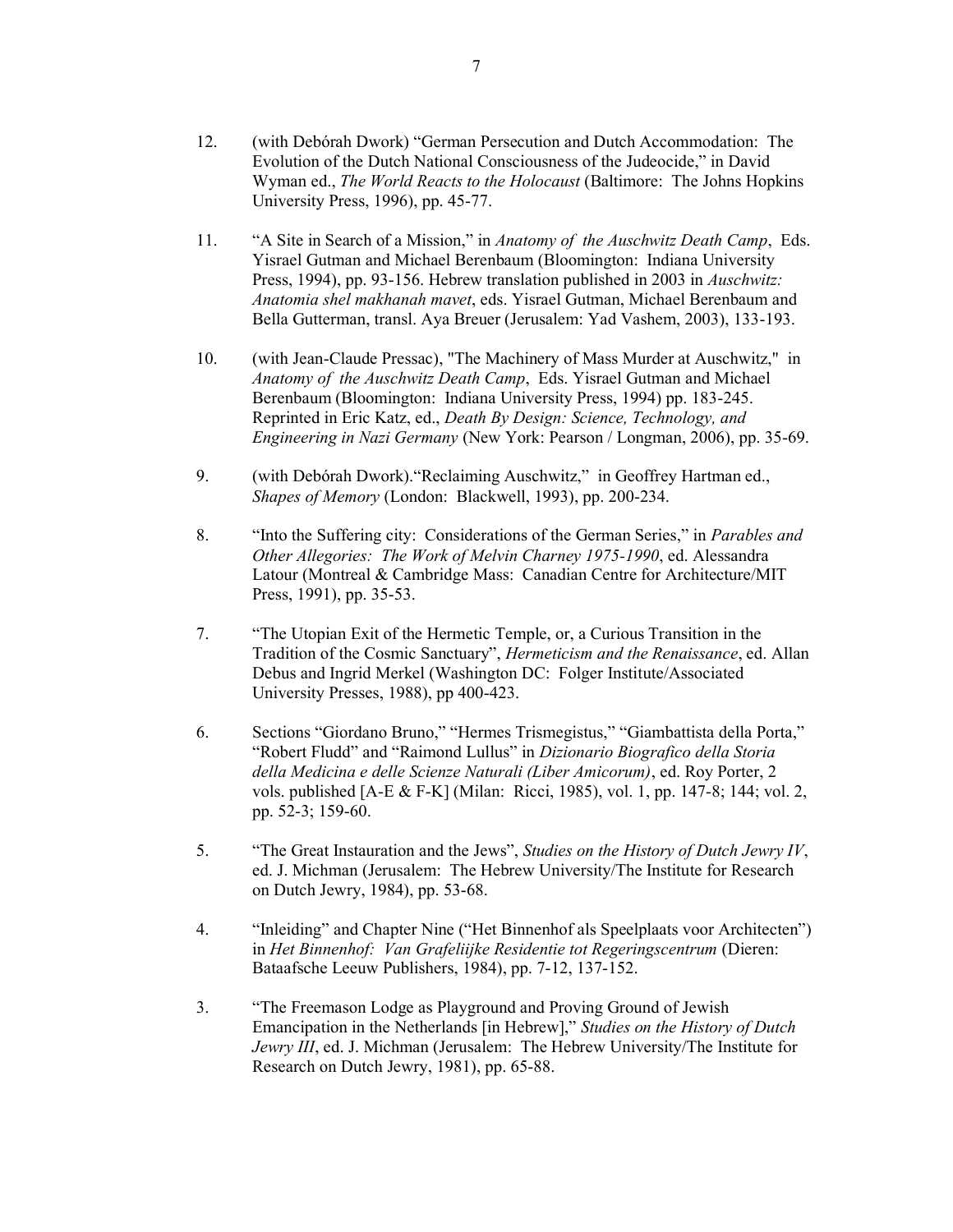- 2. "The Mauritshuis as Domus Cosmographica", *Johan Maurits van Nassau-Siegen: a Humanist Prince in Europe and Brazil*, ed. E. van den Boogaart and H.R. Hoetink (The Hague: The Johan Maurits van Nassau Stichting, 1979), pp. 191-196.
- 1. "Aspecten van de Bouwgeschiedenis van het Oude Hof," *Jaarboek Vereeniging Oranje Nassau Museum* (1979), pp. 11-69.

Articles in Refereed Journals

- 23. Robert Jan van Pelt, "Labour Service Barrack-Huts in Germany and the United States, 1933–45," *Zeitgeschichte,* vol. 45, no. 4 (December 2018), 507–536.
- 22. "From the Last Hut of Monowitz to the Last Hut of Belsen," *Accessing Campscapes: Inclusive Strategies for Using European Conflicted Heritage*, vol. 1, issue 2 (2017), 12-19.
- 21. "The Home-Spun Memorial: Contemporary Commemorative Practices in the Netherlands,"*Aschkenas: Zeitschrift für Geschichte und Kultur der Juden*, vol. 25, issue 2 (2015), 245-259.
- 20. "The Memory of Auschwitz and the Oblivion of the Bloodlands," *Toronto Journal of Jewish Thought,* vol. 4 (2015). http://tjjt.cjs.utoronto.ca/wp-content/uploads/2014/12/Van-Pelt-Vol-4.pdf
- 19. "Devant le mystère des voies du seigneur : l'université, la synagogue, la loge une étude," in *La Pensée et les Hommes*, vol. 98 (2015), 21-43.
- 18. "Nazi Ghettos and Concentration Camps: The Benefits and Pitfalls of an Encyclopedic Approach," *German Studies Review*, vol. 37, Number 1 (February 2014), 149-159.
- 17. "A Conspiracy to Deceive, or Tactful Silence?" *Yas Vashem Studies*, vol. 41, issue 2 (2014), 275-289.
- 16. "'I shall survive you all!': An Instant of Grace amidst Michaela Melián's Memory Loops Memorial," *Prism: An Interdisciplinary Journal for Holocaust Educators*, vol. 4 (2012), 128-134.
- 15. "Mr Death Goes to Auschwitz," *Datutop 29. City + Cinema: Essays on the Specificity of Location in Film* (vol. 29, 2007), 38-55.
- 14. "Zamyslení nad architekturou rozvázného zivota" ["Meditation on the Architecture of the Well-Considered Life"] *Era 21* (vol. 6, no. 1, 2007), 49-52.
- 13. "Eine kurze Geschichte des Lagers Westerbork," *Stadt Bauwelt* (172, vol. 48, 2006), 58-61.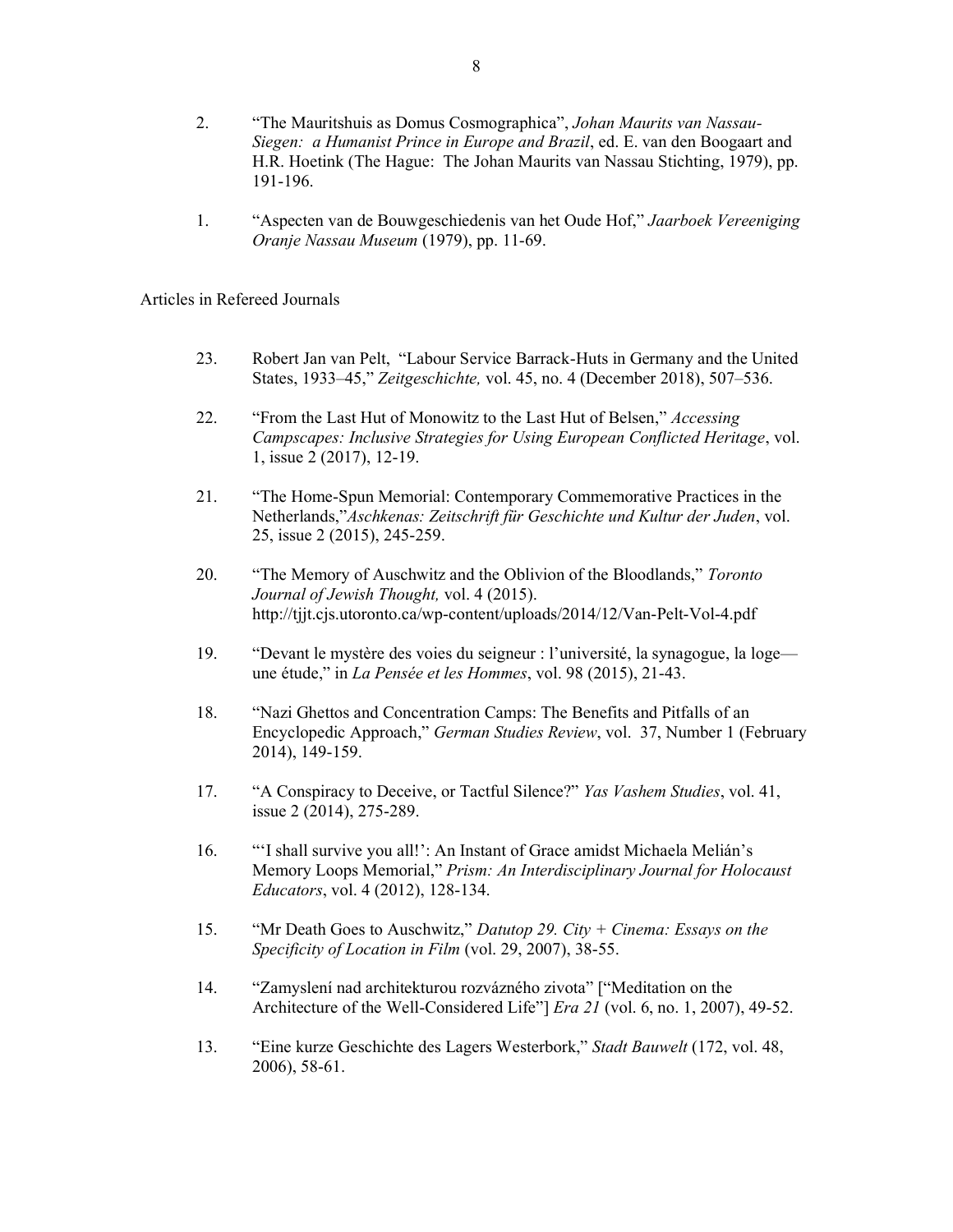- 12. (with Debórah Dwork), "A Distant Shore: The Holocaust and Us," *Holocaust Studies: A Journal of Culture and History* (vol. 11, no.1, 2005), 5-26.
- 11. "Konec architektury: Osvetimske krematorium II," *Forum: architektury & stavitelstvi* (Vol. 12, issue 6, 2004), 43-47.
- 10. "Of Shells and Shadows, A Memoir on Auschwitz," *Transactions of the Royal Historical Society* (Sixth Series, vol. 13, 2003), pp. 377-391.
- 9. (with Debórah Dwork) "The Politics of A Strategy for Auschwitz-Birkenau," *Cardozo Law Review* (vol 20, 1998), pp. 687-693.
- 8. (with Donald McKay, Val Rynnimeri, Derrick Revington, and Debórah Dwork) "A Strategy for Auschwitz-Birkenau," *Cardozo Law Review* (vol 20, 1998), 695 730.
- 7. "Mens en Kosmos in Huygens' Hofwijck", *OASE* (vol. 41, 1994), pp. 11-31; see also 1.
- 6. "Auschwitz: From Architect's Promise to Inmate's Perdition," *Modernism/ Modernity* (vol 1, 1993), pp. 80-120.
- 5. "After the Walls Have Fallen Down," *Queen's Quarterly* (vol. 96, 1989), pp. 641-660.
- 4. 'The Word and the Image; Imaginary Architecture and the Problem of Redemption", *Modulus: The University of Virginia Architectural Review* (vol. 18, 1987), pp. 88-105.
- 3. "Philo of Alexandria and the Architecture of the Cosmos", *AA Files: Annals of the Architectural Association School of Architecture* (vol. 4, 1983), pp. 3-15.
- 2. "De Wereld van Huygens' Hofwijck", *Bulletin van de Koninklijke Nederlandse Oudheidkundige Bond* (vol. 82, 1983), pp. 116-12.
- 1. "Man and Cosmos in Huygens' Hofwijck", *Art History* (vol. 4, 1981), pp. 150- 174.

Articles in Refereed Conference Proceedings

- 5. "'It is by such stairs that we must take our leave of so much evil': a reflection on the place of Mauthausen in the concentration camp universe," in Barbara Glück, ed., *Mauthausen memorial neu gestalten* (Vienna: Federal Ministry of the Interior, 2011), 17-25.
- 4. "Without a Right of Return a Refusal of Arrival: An Examination of the Architecture of a Paper Wall," in National Task Force on Holocaust Education, Remembrance, and Research, *The S. Louis Era, Looking back, Moving Forward:*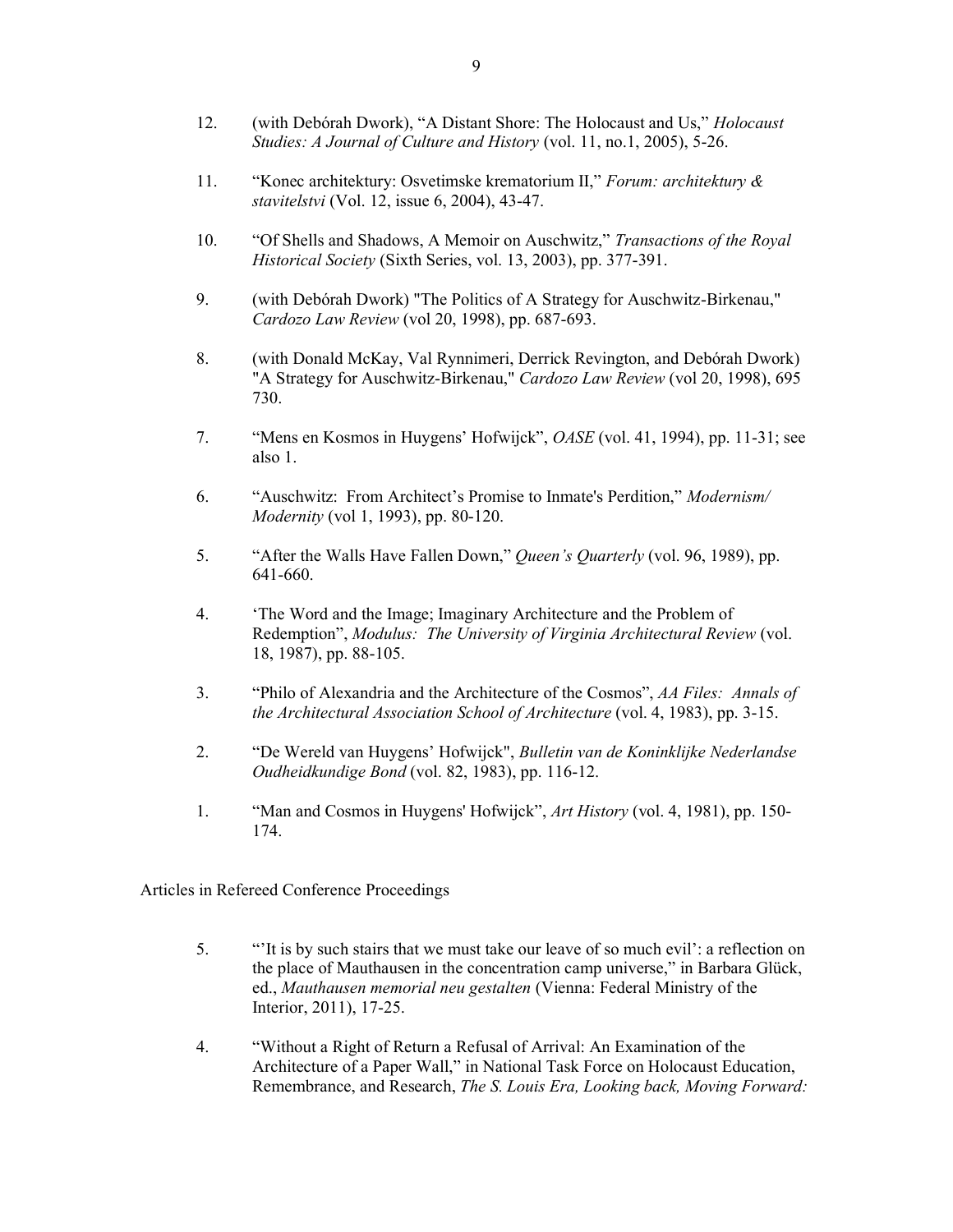*Selected Conference Proceedings* (Toronto: League for Human Rights of B'Nai Brith Canada, 2011), 3-18.

- 3. "Auschwitz and Holocaust Denial," *Proceedings: The Stockholm International Forum on the Holocaust / A Conference on Education, Remembrance and Research*, Stockholm, Sweden, 26-28 January 2000 (Stockholm: Svensk Information, 2000), 247.
- 2. (with Thomas Seebohm) "Of Computer Memory and Human Remembrance: History of Urban Form through Three-Dimensional Computer Modeling," *Proceedings of the ACADIA'90 Conference*, Oct. 4-6, 1990, pp 45-59.
- 1. "Architecture of Dialogue and the Prophecy of Preservation", *Proceedings of the 74th Annual Meeting of the Association of Collegiate Schools of Architecture* (Silver Spring, Md.: Information Dynamics, 1987), pp. 270-294.

### Other Publications

- 32. ¿Auschwitz como entretenimiento?, *El Independiente* (July 28, 2018).
- 31. "There Will Never Be an 'Enough," *Showbiz Culture: The SC Exhibtions Magazine* (2017), 29-36.
- 30. "Obzor Naděje" ["Horizon of Hope"], *Ros Chodes: Věstník Židovských Náboženských Obcí v Českých Zemích a na Slovensku*, issue 76 (April 2014), 8- 10.
- 29. "Exit," in John McMinn ed., *Projects Review 2011: Recent Design Work from the University of Waterloo School of Architecture* (Cambridge: Riverside Press, 2011), 94-8.
- 28. "Preface," in John McMinn, ed., *Liminal States: Landscapes of Imbalance Scarcity and Excess* (Cambridge: Riverside Press, 2011), 4-5.
- 27. "A Steady, Modest Happiness," in Dereck Revington and Diana Zepf eds., *Projects Review 2010: Recent Design Work from the University of Waterloo School of Architecture* (Cambridge: Riverside Press, 2011), 158-161.
- 26. "Architecture of Murder: The Auschwitz-Birkenau Blueprints," catalogue for the exhibition *Architecture of Murder*, Irish Architectural Archive, Dublin (November-December 2010), 8 pages.
- 25. Review of *Dominican Haven* by Marion A. Kaplan and *Tropical Zion* by Allen Wells, *American Jewish History*, vol 94, issue 4 (2009), 350-354.
- 24 "Ten to One," *Hamodia* (November 11, 2009), A 3-4.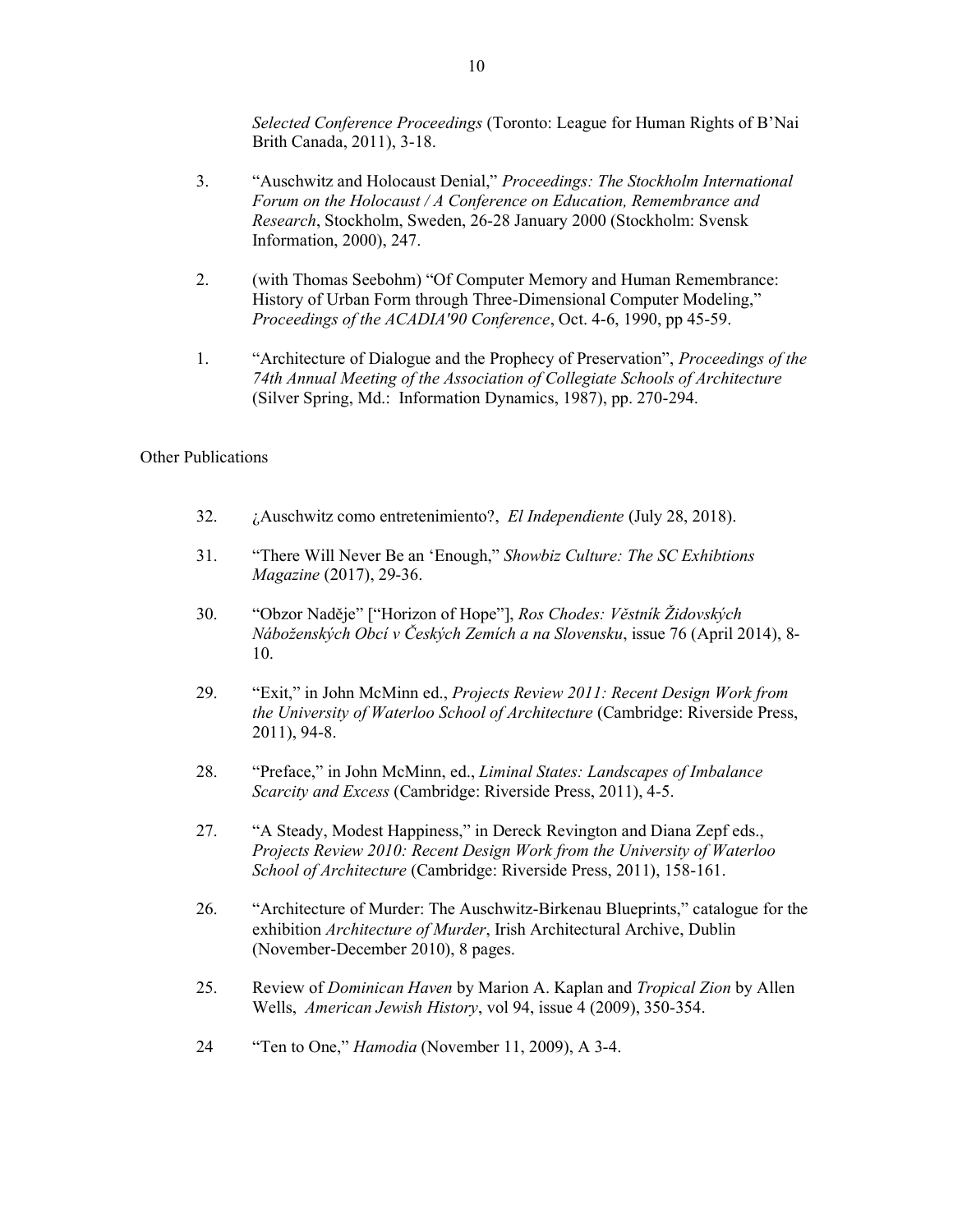- 23 The Periodic Table," Normblog, Writer's Choice 202 (April 14, 2009) http://normblog.typepad.com/normblog/2009/04/writers-choice-202-robert-janvan-pelt.html
- 22 "Mise en Abîme," *Pavilion*, Lisa Hirmer ed. (Waterloo: Render & Waterloo, Architecture, Cambridge, 2008), 9-10.
- 21 "Foreword," in *The Lodz Ghetto Album: Photographs by Henryk Ross*, ed. Thomas Weber (London: Archive of Modern Conflict, 2004).
- 20 Review of *Legacies of Dachau* by Harold Marcuse, in *The Public Historian: A Journal of Public History*, vol 25 (2003), no. 2.
- 19. "Credit," in *Ben Weinreb, 1912-1999: the history of a bookseller* (London: 2000), 107-9.
- 18. "Jews, Poles Must Cooperate On Auschwitz," *Washington Jewish Week* (vol. 35, no. 4, January 28, 1999), 17.
- 17. "Paus moet ingrijpen", *NIW* (vol. 133, Sept. 11, 1998) p. 9.
- 16. "Gevecht om de toekomst van Auschwitz", *NIW* (vol. 133, Sept 11, 1998), pp. 8- 9.
- 15. "Poles, Jews differ on future of death camps", *Washington Jewish Week* (vol. 34, no. 31, July 30, 1998) 16 - 19.
- 14. "Shred the Auschwitz Agreement", *Forward* (vol. 102, no. 31, 193, July 17, 1998), 7.
- 13. "A City named Enoch", *Architectural Review* (vol. 179, no. 1069, 1986), pp. 72- 74.
- 12. *High Matter, Dark Language: the Philosophy of Robert Fludd*, Exhibition Catalogue (co-authored with Christine English and Michael Fend (London: Wellcome Institute for the History of Medicine, 1984), pp. 1-30.
- 11. "Scheuchzer's Physica Sacra", *Thoth* (vol. 34 [first series], 1983), pp. 45-52.
- 10. "Raoul Bunschoten's Fragmenten van een Wereldgebouw," *Wonen/TABK* (vol. 24, 1983), p.7.
- 9. *Architectural Revelations*, Exhibition Catalogue (Amsterdam: Galerie van Rooy, 1983), pp. 1-7.
- 8. "Symbool: Oorsprong en Functie", *Thoth* (vol. 33 [first series], 1982), pp. 194- 206.
- 7. "De Tempel als Zinnebeeld, Hieroglief and Tableau van de Werkelijkheld", *Thoth* (vol. 33 [second series], 1982), pp. 10-26.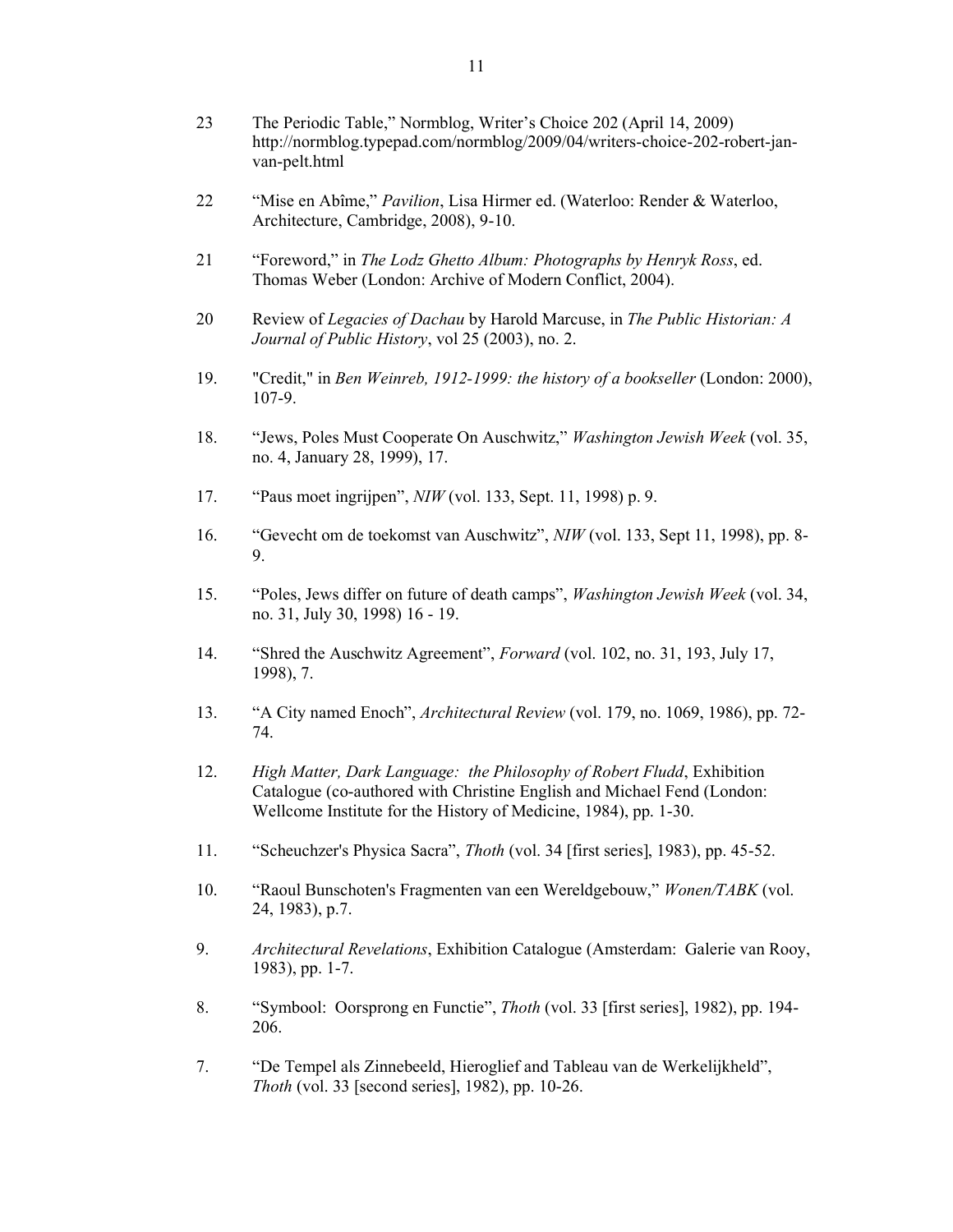- 6. "Through the Temple of Solomon to the Temple of Heaven", *Boletin de Arte*  (vol. 2, 1981), pp. 33-52.
- 5. "Dame Frances Yates 1899-1981", *Thoth* (vol 32 [first series], 1981), pp. 69-81.
- 4. "De Kathedraal Beschreven", *Thoth* (vol. 30 [first series], 1979), pp. 59-`92.
- 3. "Het Frontispice van Anderson's Constitutions", *Thoth* (vol. 30 [second series], 1979), pp. 51-77.
- 2. "De Loge als Speel- en Oefenplaats van de Joodse Emancipatie in Holland", *Thoth* (vol. 30 [first series], 1979), pp. 59-92.
- 1. (With Johan Carel Bierens de Haan, Elisabeth Stades-Vischer and Else Terwen Dionisius) *Universiteit en Architectuur: Ontwerpen ten behoeve van de leidse Universiteit*, Exhibition Catalogue (Leiden: Municipal Archives, 1979), 108 pp.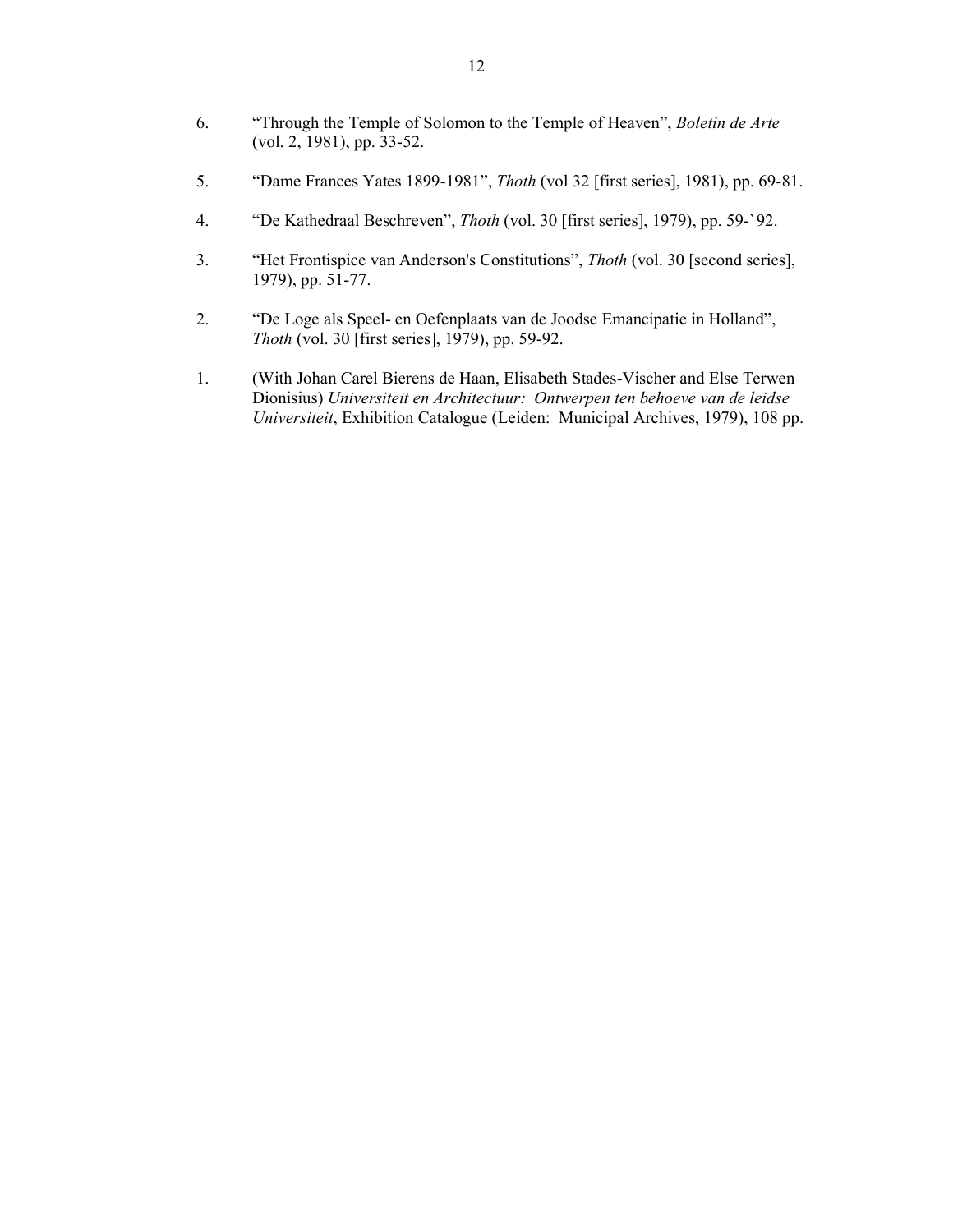Other creative professional activities

Major Films and Television Documentaries :

- 2. Mr. Death: The Rise and Fall of Fred A. Leuchter Jr. "Non-Fiction Feature" (Feature length documentary) made by Errol Morris. Rought cut shown at the Sundance Festival, 1999. Released at the Toronto International Film Festival, September 16, 1999. Released for general circulation December 28, 1999. First televised in Great Britain on Channel 4, April 20 2000; first televised in Canada on CBC, January 21, 2001. Historical Consultant and "talent."
- 1. "Auschwitz: The Blueprint of Genocide," BBC Horizon, WGBH Boston/WGBH Nova (a 60 minute documentary made by Isabelle Rosin and Mike Rossiter about my research on Auschwitz). BBC 2 broadcast on May 9 and 14, 1994; PBS Broadcast in February 1995; also shown in Israel and Australia. Awarded the award of "Best Documentary" at the European Television Festival, 1995, Lyons, France; nominated for an Emmy Award for "Best Historical Programing", New York, 1996.

Minor Films and Television Documentaries:

- 5. "Proving The Truth Behind The Holocaust," TVO, November 29, 2017.
- 4. "Saving Auschwitz?" (a 50 minute television documentary made by Jonathan Hayoun for Arte France), January 24, 2017.
- 3. "The Good, the Bad, and the Mediocre," The Agenda with Steve Paikin, TVO (Television Ontario), 26 May 2008.
- 2. "Architecture after Auschwitz," a 60 minute TV program broadcast on TVO (Television Ontario) as part of "Big Ideas," 15 March 2008.
- 1. "A Brief History of Errol Morris." Channel 4 (A 50 minute television documentary made by Minerva Pictures, London).

### Radio

- 4. "Chilling Exhibit: The Evidence Room Recreates a Nazi Gas Chamber," CBC Radio Q: interview with Robert Jan van Pelt, March 2, 2016.
- 3. "Courage," a 30 minute section on David Koker broadcast on CBC 1 as part of the series "Ideas," November 5, 2012.
- 2. "The Story of David Koker," a 30 minute section on David Koker broadcast on CBC 1 as part of "The Sunday Edition," April 22, 2012.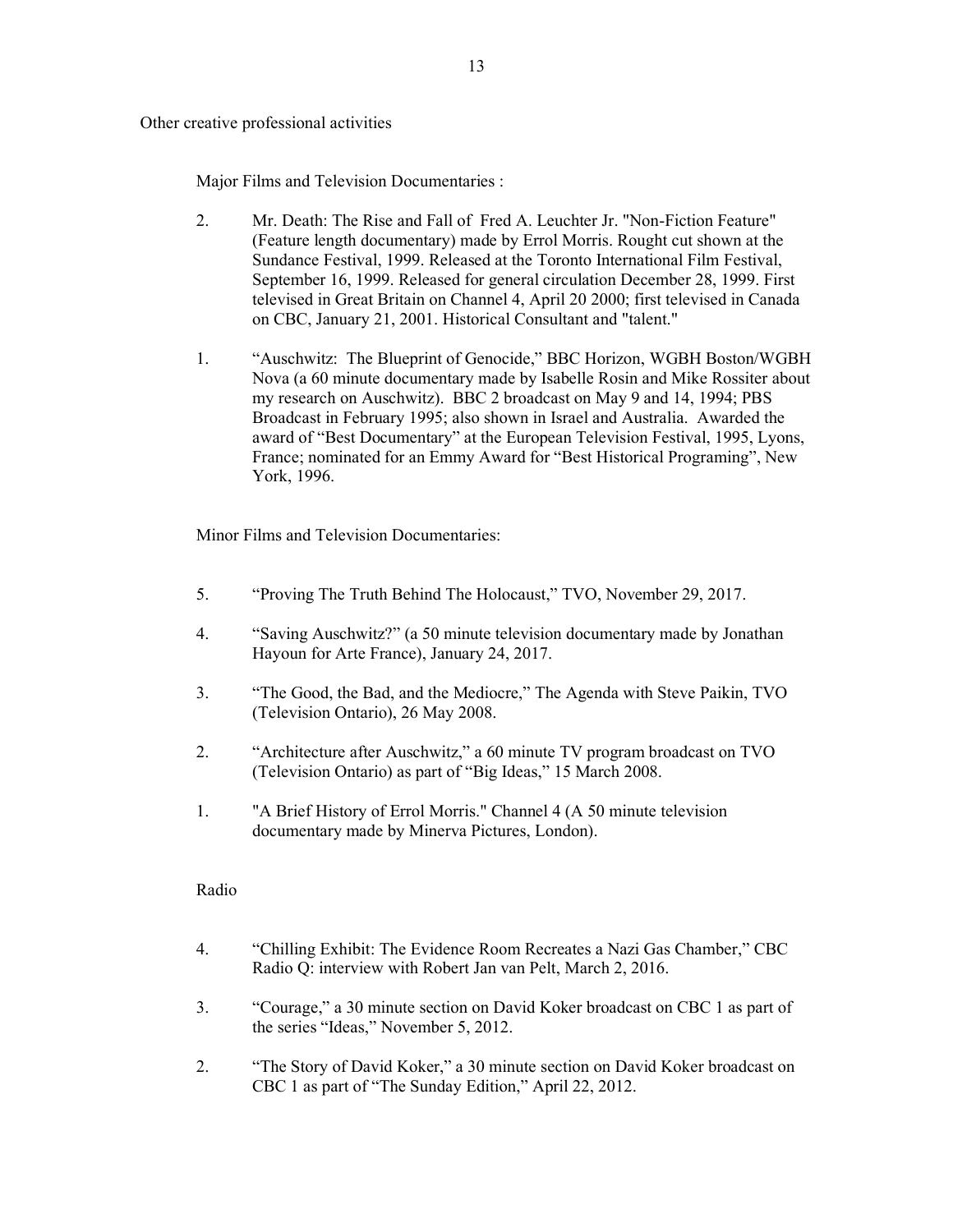1. "The Great Library," a 50 minute radio program broadcast on CBC I (Canadian Broadcast Corporation I) as part of the series "Ideas," February 9, 2008.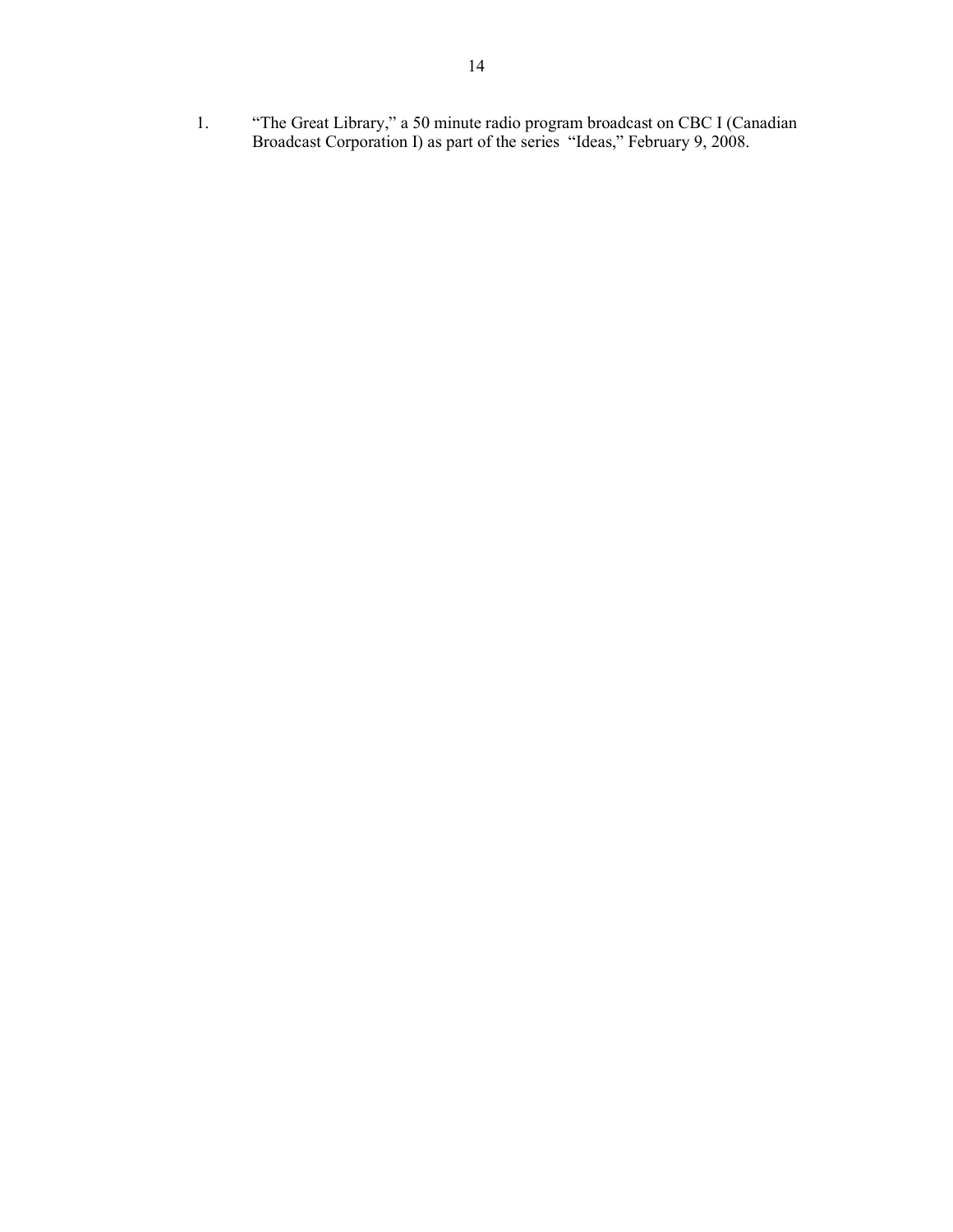#### Exhibitions

- 5. Curator (with Hans Citroen and Christophe Busch), Auschwitz.camp, Mechelen, Belgium. October 2019 – June 2020.
- 4a Curator (with curators Paul Salmons and Miriam Greenbaum), Seeing Auschwitz, United Nations Headquarters, New York / Unesco Headquarters, Paris. January 2020 – February 2020.
- 3b. Chief Curator (with curators Michael Berenbaum, Miriam Greenbaum, Paul Salmons, and Djamel Zeniti), Auschwitz: Not Far Away, Not Long Ago (a traveling exhibition created as a collaboration between Musealia Entertainment SL, San Sebastián, Spain, and the Auschwitz-Birkenau State Museum, Oswiecim, Poland), Museum of Jewish Heritage—A Living Memorial to the Holocaust, New York. May 2019 - April 2021.
- 3a. Chief Curator (with curators Michael Berenbaum, Miriam Greenbaum, Paul Salmons, and Djamel Zeniti), Auschwitz: Not Far Away, Not Long Ago (a traveling exhibition created as a collaboration between Musealia Entertainment SL, San Sebastián, Spain, and the Auschwitz-Birkenau State Museum, Oswiecim, Poland), Canal Isabel II, Madrid. October 2017- January 2019.
- 2b. Curator (with Anne Bordeleau and Donald McKay), The Evidence Room, Royal Ontario Museum. June 2017 - January 2018, with an extension from January 2018 – September 2018.
- 2a. Curator (with Anne Bordeleau, Sascha Hastings, and Donald McKay), Architecture as Evidence, Canadian Centre for Architecture, Montreal. June 2016-September 2016.
- 1. Curator (with Anne Bordeleau, Sascha Hastings, and Donald McKay), The Evidence Room, Reporting From The Front, International Pavilion, 15th Venice Architecture Biennale, Venice. May 2016-November 2016.

### Applied Scholarship

- 9. Forensic Consultant, the mass kidnapping and disappearance of 43 students in Iguala, Mexico. Agencia de Investigación Criminal (Criminal Investigation Agency), Procuraduría General de la República (Attorney General of the Republic), Mexico.
- 8. Consultant, "A Town Known as Auschwitz: The Life and Death of a Jewish Community," exhibition, Museum of Jewish Heritage—A Living Memorial to the Holocaust, New York, New York. January 2013-May 2014.
- 7. Consultant, "Nackt unter Wölfen," TV movie, UFA Fiction, Berlin. My responsibility concerns the historical acuracy of the production, which is set in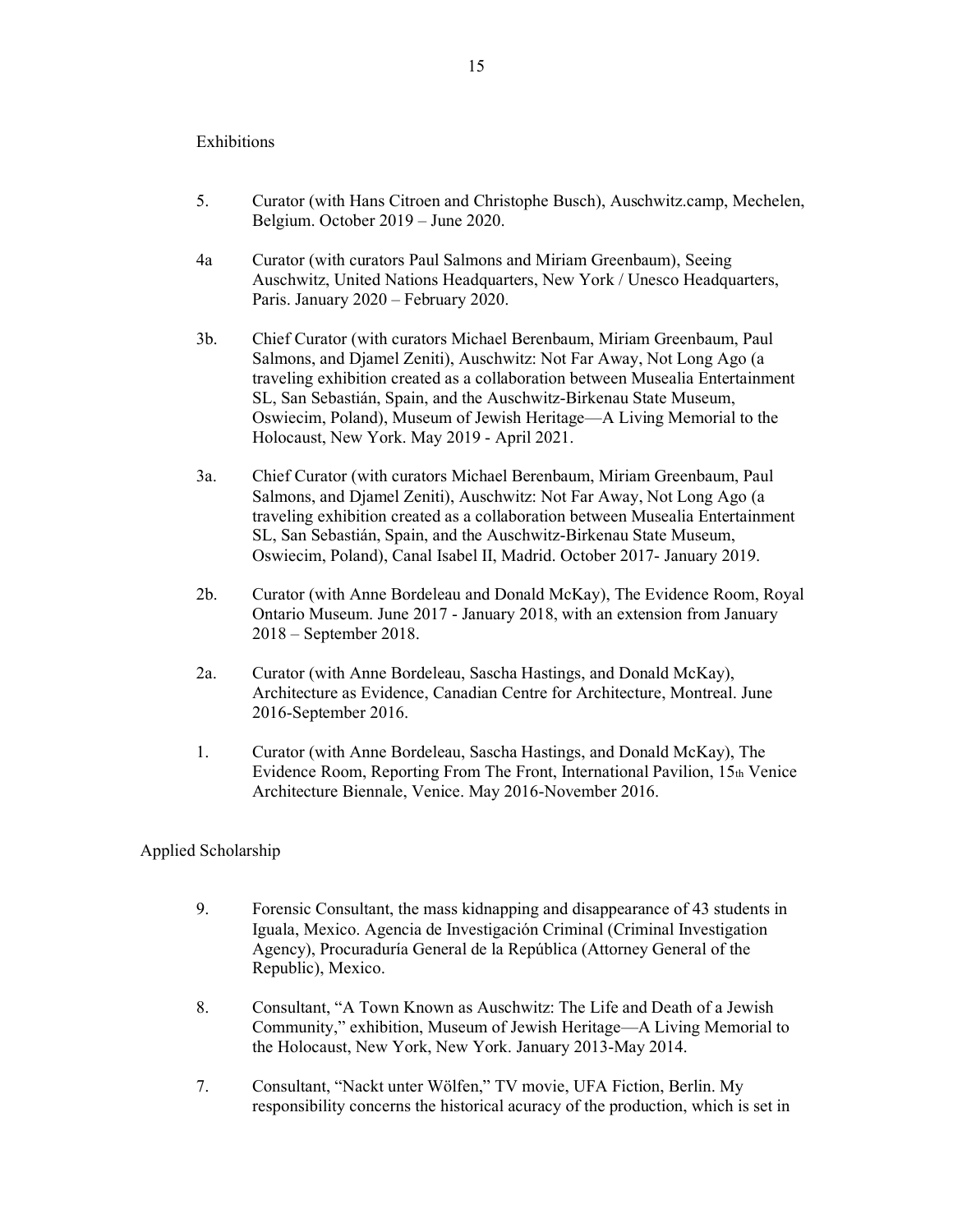the Buchenwald concentration camp. It also involves a responsible represenattion of the Holocaust within the context of a movie that focuses on the rescue of a Jewish child by members of the communist resistance in a concentration camp. March 2013-August 2014. The movie received in 2016 the Deutscher Fernsehpreis for having been the best TV movie of 2015.

- 6. Consultant, "Hitler's First War," TV miniseries, UFA Fiction, Berlin. My responsibility concerns the balancing of the necessary moral perspective, which applies absolute standards to the representation of the development of Hitler, and the non-judgmental historicist and relativist perspective that stipulates that historical events are to be considered within the context of the particular place and time. November 2012-
- 5. Consultant, Illinois Holocaust Museum, Skokie. My responsibility concerns the exhibition on the Auschwitz crematoria, with a specific focus on the design and the oversight of the construction of a historically accurate model of crematorium 5 at scale 1:33. This model is the centerpiece of the exhibition. November 2008- April 2009.
- 4. Senior Consultant, "Auschwitz and the Nazi State." This is a seven-part BBC television production directed by Laurence Rees, and in a large part based on my book *Auschwitz: 1270 to the Present* (1996). My contribution involves all issues involving the history, topography and architecture of Auschwitz, including the reconstruction of key meetings, the reconstruction of the camp and its buildings at various key moments in its history, and so on. May 2003-October 2004. First part aired: January 2005.
- 3. Expert Opinion (60,000 words) written on instructions of Mishcon de Reya, solicitors for Deborah E. Lipstadt, for the purposes of assisting the Appeal Court in London in the appeal from the High Court of the case between David John Cawdell Irving, plaintiff, and Penguin Books Limited and Deborah E. Lipstadt, defendants, 2001. My Expert Opinion, written in response to allegedly "new" evidence introduced for the purpose of appeal by David Irving, was submitted to the Court of Appeal on April 30, 2001. I provided counsel to the court in preparatory meetings. Lords Justices Pill, Mantell and Buxton heard the appeal in June 2001. I was not cross-examined on my report as Irving's counsel decided to withdraw the "new" evidence in court. The Court of Appeal ruled against Irving, confirmed all parts of the lower court's judgment, and explicly vindicated my own authority as an Auschwitz scholar.
- 2. Expert Opinion (279,000 words) on the history of genocide in Auschwitz, the evidence of that genocide, and the arguments of Holocaust deniers challenging the historical record concerning Auschwitz, written on instructions of Davenport Lyons and Mishcon de Reya, solicitors for Penguin Books Limited and Deborah E. Lipstadt, for the purposes of assisting the Queen's Bench Division in the High Court in London, Great Britain, in the case between David John Cawdell Irving, plaintiff, and Penguin Books Limited and Deborah E. Lipstadt, defendants, 1998- 2000. I provided counsel to the court in preparatory meetings. Mr. Justice Charles Gray heard the case from January 10, 2000 to March 13, 2000, and I gave testimony in court on January 25, 26, 28, 31 and February 1, 2000. In my expert report and testimony, I argued that convergent evidence coming from both